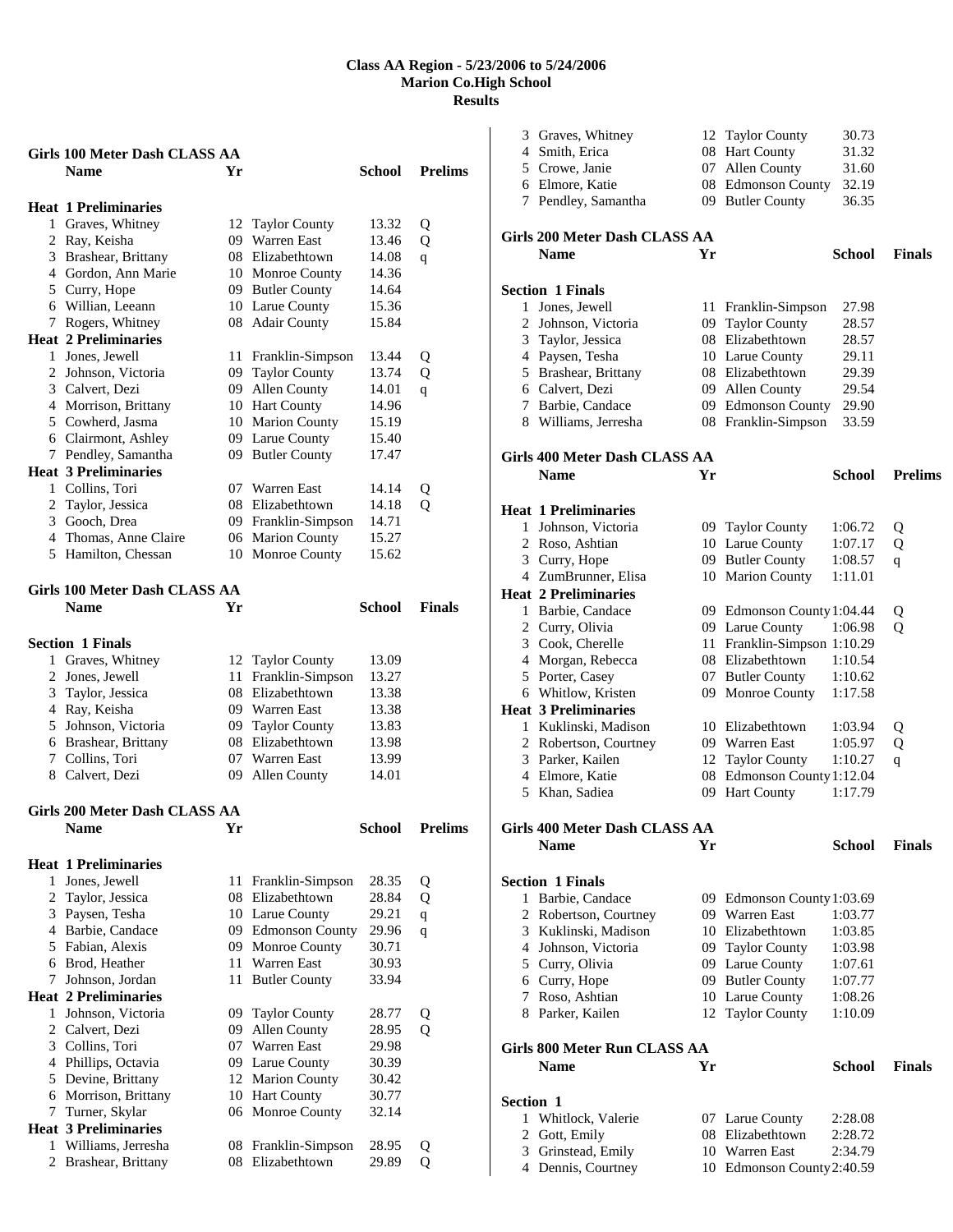|                | 5 Whitlow, Emily                 |    | 07 Larue County                 | 2:42.05       |                |
|----------------|----------------------------------|----|---------------------------------|---------------|----------------|
|                | 6 Gabhart, Kaylee                |    | 09 Elizabethtown                | 2:43.53       |                |
|                | 7 Pitts, Megan                   |    | 08 Franklin-Simpson 2:44.53     |               |                |
|                | 8 Bowers, Kayln                  |    | 09 Warren East                  | 2:45.36       |                |
|                | 9 Overfelt, Marissa              |    | 08 Hart County                  | 2:46.55       |                |
|                | 10 Bomar, Kate                   |    | 09 Allen County                 | 2:49.65       |                |
|                |                                  |    |                                 |               |                |
|                | 11 Harlan, Emily                 |    | 08 Hart County                  | 2:54.73       |                |
|                | 12 Jefferson, Mary               | 07 | <b>Taylor County</b>            | 2:57.74       |                |
|                | 13 O'Daniel, Hannah              | 08 | <b>Marion County</b>            | 3:00.91       |                |
|                | 14 McCoy, Elizabeth              |    | 09 Butler County                | 3:05.21       |                |
|                | 15 Joint, Dakota                 |    | 09 Allen County                 | 3:09.10       |                |
|                | 16 Nelson, Jacqueline            | 07 | <b>Taylor County</b>            | 3:16.96       |                |
| 17             | Mcmillan, Cyndle                 | 09 | Franklin-Simpson 3:22.89        |               |                |
|                |                                  |    |                                 |               |                |
|                | Girls 1600 Meter Run CLASS AA    |    |                                 |               |                |
|                | <b>Name</b>                      | Yr |                                 | School        | <b>Finals</b>  |
|                |                                  |    |                                 |               |                |
|                |                                  |    |                                 |               |                |
| Section 1      |                                  |    |                                 |               |                |
|                | 1 Herrington, Claire             |    | 10 Warren East                  | 5:38.18       |                |
|                | 2 Whitlock, Lyndsay              |    | 07 Larue County                 | 5:42.55       |                |
|                | 3 Franklin, Cassie               |    | 08 Franklin-Simpson 5:50.76     |               |                |
|                | 4 Pitts, Megan                   |    | 08 Franklin-Simpson 5:54.50     |               |                |
|                | 5 Wilson, Elizabeth              |    | 09 Edmonson County 5:55.99      |               |                |
|                | 6 Kuklinski, Ashley              |    | 08 Elizabethtown                | 5:56.70       |                |
|                | 7 Grinstead, Emily               |    | 10 Warren East                  | 5:57.10       |                |
|                |                                  |    |                                 |               |                |
|                | 8 Whitlow, Emily                 |    | 07 Larue County                 | 6:00.76       |                |
|                | 9 McCaffery, Colleen             |    | 06 Edmonson County 6:05.30      |               |                |
|                | 10 Carter, Alex                  | 11 | Elizabethtown                   | 6:12.37       |                |
|                | 11 Bomar, Kate                   | 09 | Allen County                    | 6:17.84       |                |
|                | 12 O'Daniel, Hannah              |    | 08 Marion County                | 6:37.22       |                |
|                | 13 Young, Candace                | 11 | <b>Taylor County</b>            | 6:48.15       |                |
|                | 14 Joint, Dakota                 | 09 | Allen County                    | 7:10.76       |                |
| 15             | Sztendera, Christina             | 07 | <b>Taylor County</b>            | 7:26.33       |                |
|                |                                  |    |                                 |               |                |
|                |                                  |    |                                 |               |                |
|                |                                  |    |                                 |               |                |
|                | Girls 3200 Meter Run CLASS AA    |    |                                 |               |                |
|                | Name                             | Yr |                                 | <b>School</b> | <b>Finals</b>  |
|                |                                  |    |                                 |               |                |
| Section 1      |                                  |    |                                 |               |                |
|                | 1 Herrington, Claire             |    | 10 Warren East                  | 12:29.57      |                |
|                | 2 Massey, Samantha               | 11 | Edmonson County12:42.01         |               |                |
|                | 3 Franklin, Cassie               |    | 08 Franklin-Simpson12:53.04     |               |                |
|                |                                  |    | 11 Elizabethtown 13:00.73       |               |                |
|                | 4 Carter, Alex                   |    |                                 |               |                |
|                | 5 Kuklinski, Ashley              | 07 | 08 Elizabethtown<br>Warren East | 13:13.01      |                |
|                | 6 Bemis, Brooke                  |    |                                 | 13:14.40      |                |
| 7              | McCaffery, Colleen               | 06 | Edmonson County13:31.11         |               |                |
|                | 8 Whitlow, Emily                 |    | 07 Larue County                 | 14:08.56      |                |
|                | 9 Reed, Amarah                   |    | 05 Larue County                 | 14:59.56      |                |
|                | 10 Young, Candace                | 11 | <b>Taylor County</b>            | 15:20.90      |                |
| 11             | Sztendera, Christina             | 07 | <b>Taylor County</b>            | 16:36.53      |                |
|                |                                  |    |                                 |               |                |
|                | Girls 100 Meter Hurdles CLASS AA |    |                                 |               |                |
|                | <b>Name</b>                      | Yr |                                 | <b>School</b> | <b>Prelims</b> |
|                |                                  |    |                                 |               |                |
|                |                                  |    |                                 |               |                |
|                | <b>Heat 1 Preliminaries</b>      |    |                                 |               |                |
| $\mathbf{1}$   | Graves, Whitney                  | 12 | <b>Taylor County</b>            | 17.81         | Q              |
| $\overline{2}$ | Threadgill, Lauren               | 10 | Warren East                     | 19.59         | Q              |
|                | 3 Logan, Monya                   | 12 | Elizabethtown                   | 19.60         | Q              |
|                | 4 Peeler, Jasmine                |    | 08 Larue County                 | 21.17         | $\overline{q}$ |
|                | 5 Thomas, Krissy                 | 08 | <b>Adair County</b>             | 26.07         |                |
|                | <b>Heat 2 Preliminaries</b>      |    |                                 |               |                |
| 1              | Brockman, Delaina                | 12 | <b>Taylor County</b>            | 19.29         | Q              |
|                | 2 Nichols, Hailey                | 10 | Allen County                    | 19.52         | Q              |

| 3 | Spence, Tierra                                |    | 07 Elizabethtown         | 21.38          | Q              |
|---|-----------------------------------------------|----|--------------------------|----------------|----------------|
|   | 4 York, Whitley                               |    | 09 Monroe County         | 21.88          | q              |
|   | 5 Reed, Amarah                                |    | 05 Larue County          | 27.77          |                |
|   |                                               |    |                          |                |                |
|   | <b>Girls 100 Meter Hurdles CLASS AA</b>       |    |                          |                |                |
|   | <b>Name</b>                                   | Yr |                          | <b>School</b>  | <b>Finals</b>  |
|   |                                               |    |                          |                |                |
|   | <b>Section 1 Finals</b>                       |    |                          |                |                |
|   | 1 Graves, Whitney                             |    | 12 Taylor County         | 17.60          |                |
|   | 2 Brockman, Delaina                           |    | 12 Taylor County         | 18.69          |                |
|   | 3 Logan, Monya                                |    | 12 Elizabethtown         | 19.91          |                |
|   | 4 Peeler, Jasmine                             |    | 08 Larue County          | 20.51          |                |
|   | 5 Spence, Tierra                              |    | 07 Elizabethtown         | 20.81          |                |
|   | 6 York, Whitley                               |    | 09 Monroe County         | 21.71          |                |
|   | --- Nichols, Hailey                           |    | 10 Allen County          | FS             |                |
|   |                                               |    |                          |                |                |
|   | Girls 300 Meter Hurdles CLASS AA              |    |                          |                |                |
|   | <b>Name</b>                                   | Yr |                          | <b>School</b>  | <b>Prelims</b> |
|   |                                               |    |                          |                |                |
|   | <b>Heat 1 Preliminaries</b>                   |    |                          |                |                |
|   | 1 Graves, Whitney                             |    | 12 Taylor County         | 55.77          | Q              |
|   | 2 Berrow, Kymbur                              |    | 08 Elizabethtown         | 56.72          | Q              |
|   | 3 Nichols, Chelsea                            |    | 08 Allen County          | 57.12          | Q              |
|   | 4 Zajdel, Teresa                              | 11 | Larue County             | 57.28          | q              |
|   | <b>Heat 2 Preliminaries</b>                   |    |                          |                |                |
|   | 1 Whitlock, Lyndsay                           |    | 07 Larue County          | 53.56          | Q              |
|   | 2 Spears, Meagan                              |    | 12 Allen County          | 54.97          | Q              |
|   | 3 Ballard, Kristin                            |    | 10 Elizabethtown         | 58.12          | Q              |
|   | 4 Brockman, Delaina                           | 12 | <b>Taylor County</b>     | 58.13          | q              |
|   | 5 Threadgill, Lauren                          |    | 10 Warren East           | 59.05          |                |
|   |                                               |    |                          |                |                |
|   |                                               |    |                          |                |                |
|   | <b>Girls 300 Meter Hurdles CLASS AA</b>       |    |                          |                |                |
|   | <b>Name</b>                                   | Yr |                          | School         | <b>Finals</b>  |
|   |                                               |    |                          |                |                |
|   | <b>Section 1 Finals</b>                       |    |                          |                |                |
|   | 1 Whitlock, Lyndsay                           |    | 07 Larue County          | 52.50          |                |
|   | 2 Ballard, Kristin                            |    | 10 Elizabethtown         | 52.78          |                |
|   | 3 Spears, Meagan                              |    | 12 Allen County          | 53.65          |                |
|   | 4 Graves, Whitney                             |    | 12 Taylor County         | 55.06          |                |
|   | 5 Brockman, Delaina                           | 12 | <b>Taylor County</b>     | 57.58          |                |
|   | 6 Zajdel, Teresa                              | 11 | Larue County             | 57.65          |                |
| 7 | Nichols, Chelsea                              |    | 08 Allen County          | 58.11          |                |
| 8 | Berrow, Kymbur                                |    | 08 Elizabethtown         | 59.03          |                |
|   |                                               |    |                          |                |                |
|   | Girls 4x100 Meter Relay CLASS AA              |    |                          |                |                |
|   | Team                                          |    | <b>Relay</b>             | <b>Prelims</b> |                |
|   |                                               |    |                          |                |                |
|   | <b>Heat 1 Preliminaries</b>                   |    |                          |                |                |
| 1 | Franklin-Simpson                              |    |                          | 53.02          | Q              |
|   | 1) Cook, Cherelle 11                          |    | 2) Gooch, Drea 09        |                |                |
|   | 3) Williams, Jerresha 08                      |    | 4) Jones, Jewell 11      |                |                |
|   | 2 Allen County                                |    |                          | 54.32          | Q              |
|   | 1) Crowe, Janie 07                            |    | 2) Calvert, Dezi 09      |                |                |
|   | 3) Nichols, Chelsea 08                        |    | 4) Nichols, Hailey 10    |                |                |
|   | 3 Larue County                                |    |                          | 54.98          | Q              |
|   | 1) Zajdel, Shana 06                           |    | 2) Woods, Tanesha 08     |                |                |
|   | 3) Phillips, Octavia 09                       |    | 4) Paysen, Tesha 10      |                |                |
|   | 4 Monroe County                               |    |                          | 55.75          | q              |
|   | 1) Gordon, Ann Marie 10                       |    | 2) Fabian, Alexis 09     |                |                |
|   | 3) Hamilton, Chessan 10                       |    | 4) Bennett, Marie 11     |                |                |
|   | 5 Taylor County<br>1) Sztendera, Christina 07 |    | 2) Nelson, Jacqueline 07 | 1:09.71        |                |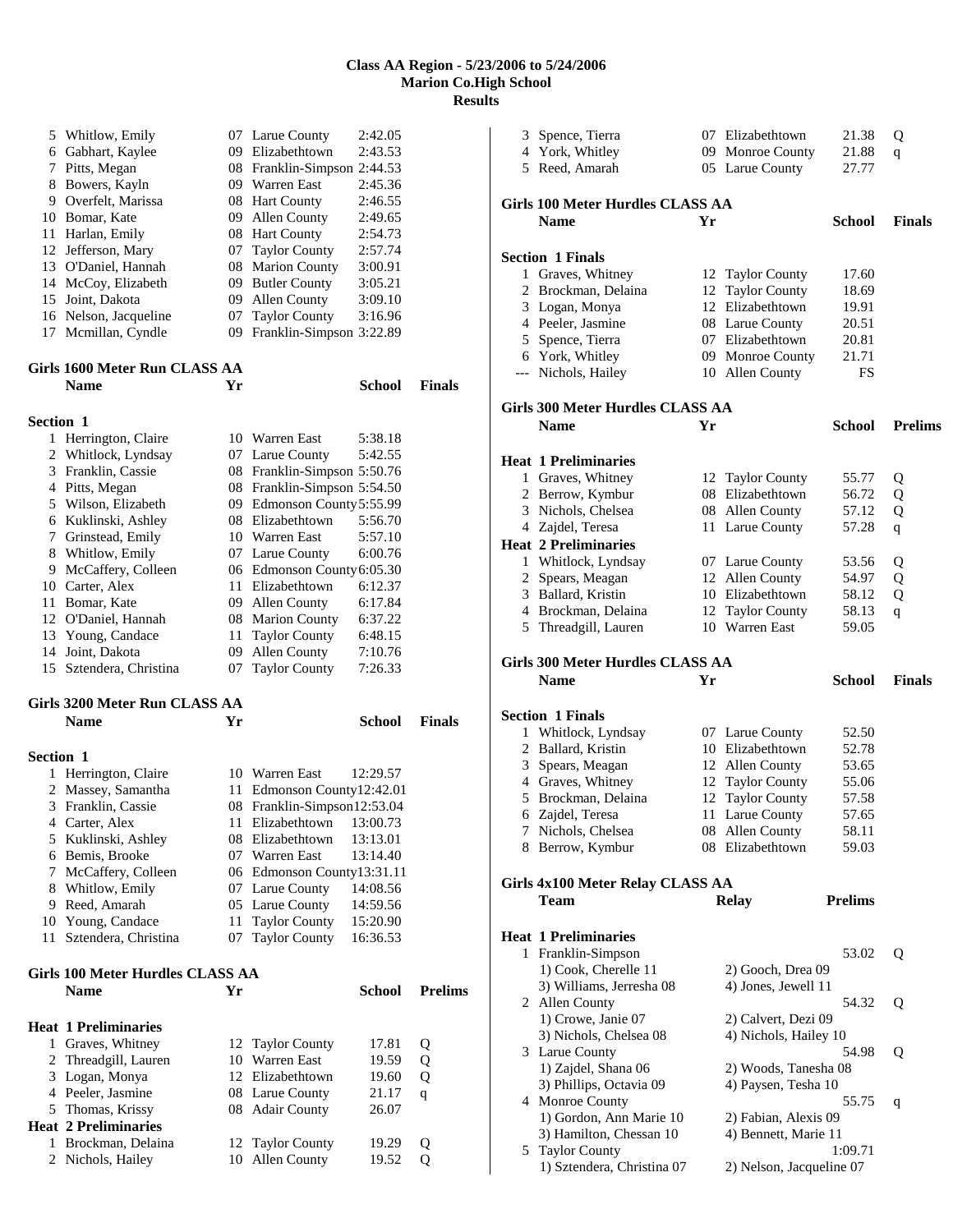|   | 3) Smith, Heather 07                              | 4) Jefferson, Mary 07     |   |
|---|---------------------------------------------------|---------------------------|---|
|   | <b>Heat 2 Preliminaries</b>                       |                           |   |
|   | 1 Warren East                                     | 52.28                     | 0 |
|   | 1) Brod, Heather 11                               | 2) Rainey, Ashley 09      |   |
|   | 3) Collins, Tori 07                               | 4) Ray, Keisha 09         |   |
|   | 2 Elizabethtown                                   | 52.76                     | Q |
|   | 1) Brashear, Brittany 08                          | 2) Henryhand, Brianna 12  |   |
|   | 3) Berrow, Kymbur 08                              | 4) Taylor, Jessica 08     |   |
|   | 3 Hart County                                     | 57.63                     | O |
|   | 1) Burd, Leah 07                                  | 2) Morrison, Brittany 10  |   |
|   | 3) Smith, Erica 08                                | 4) Khan, Sadiea 09        |   |
| 4 | <b>Marion County</b>                              | 58.52                     | q |
|   | 1) Devine, Brittany 12                            | 2) Thomas, Anne Claire 06 |   |
|   | 3) Cowherd, Jasma 10                              | 4) Mattingly, Laura 10    |   |
|   | <b>Adair County</b>                               | FS                        |   |
|   | 1) Hammond, Jasmine 10                            | 2) Rogers, Whitney 08     |   |
|   | 3) Smith, Lisa 08                                 | 4) Thomas, Krissy 08      |   |
|   |                                                   |                           |   |
|   | $C^{1114100}$ M $1$ D $1$ $C^{11}$ A $C^{11111C}$ |                           |   |

#### **Girls 4x100 Meter Relay CLASS AA Team Relay Finals**

|    | <b>Section 1 Finals</b>  |                           |
|----|--------------------------|---------------------------|
| 1  | Franklin-Simpson         | 54.37                     |
|    | 1) Cook, Cherelle 11     | 2) Gooch, Drea 09         |
|    | 3) Williams, Jerresha 08 | 4) Jones, Jewell 11       |
|    | 2 Elizabethtown          | 54.65                     |
|    | 1) Brashear, Brittany 08 | 2) Henryhand, Brianna 12  |
|    | 3) Berrow, Kymbur 08     | 4) Taylor, Jessica 08     |
|    | 3 Warren East            | 54.81                     |
|    | 1) Brod, Heather 11      | 2) Rainey, Ashley 09      |
|    | 3) Collins, Tori 07      | 4) Ray, Keisha 09         |
|    | 4 Monroe County          | 55.79                     |
|    | 1) Gordon, Ann Marie 10  | 2) Fabian, Alexis 09      |
|    | 3) Hamilton, Chessan 10  | 4) Bennett, Marie 11      |
| 5  | Larue County             | 56.10                     |
|    | 1) Zajdel, Shana 06      | 2) Woods, Tanesha 08      |
|    | 3) Phillips, Octavia 09  | 4) Paysen, Tesha 10       |
|    | 6 Allen County           | 57.44                     |
|    | 1) Crowe, Janie 07       | 2) Calvert, Dezi 09       |
|    | 3) Nichols, Chelsea 08   | 4) Nichols, Hailey 10     |
| 7  | <b>Hart County</b>       | 58.95                     |
|    | 1) Burd, Leah 07         | 2) Morrison, Brittany 10  |
|    | 3) Smith, Erica 08       | 4) Khan, Sadiea 09        |
| 8. | <b>Marion County</b>     | 1:00.32                   |
|    | 1) Devine, Brittany 12   | 2) Thomas, Anne Claire 06 |
|    | 3) Cowherd, Jasma 10     | 4) Mattingly, Laura 10    |

# **Girls 4x200 Meter Relay CLASS AA**

|              | Team                        | Relav                    | <b>Prelims</b> |   |
|--------------|-----------------------------|--------------------------|----------------|---|
|              | <b>Heat 1 Preliminaries</b> |                          |                |   |
| $\mathbf{1}$ | Franklin-Simpson            |                          | 1:52.05        | Ő |
|              | 1) Cook, Cherelle 11        | 2) Williams, Jerresha 08 |                |   |
|              | 3) Payne, Britney 10        | 4) Jones, Jewell 11      |                |   |
|              | 2 Larue County              |                          | 1:59.07        | Ő |
|              | 1) Zajdel, Shana 06         | 2) Woods, Tanesha 08     |                |   |
|              | 3) Phillips, Octavia 09     | 4) Paysen, Tesha 10      |                |   |
| 3            | <b>Hart County</b>          |                          | 2:03.83        | Ő |
|              | 1) Burd, Leah 07            | 2) Khan, Sadiea 09       |                |   |
|              | 3) Morrison, Brittany 10    | 4) Smith, Erica 08       |                |   |
| 4            | <b>Monroe County</b>        |                          | 2:04.80        | q |
|              | 1) Lyons, Kara 09           | 2) Gordon, Amber 07      |                |   |

|   | 3) Turner, Skylar 06                   | 4) Fabian, Alexis 09                                 |    |
|---|----------------------------------------|------------------------------------------------------|----|
| 5 | <b>Taylor County</b>                   | 2:24.09                                              |    |
|   | 1) Parker, Kailen 12                   | 2) Sztendera, Christina 07                           |    |
|   | 3) Nelson, Jacqueline 07               | 4) Smith, Heather 07                                 |    |
|   | <b>Heat 2 Preliminaries</b>            |                                                      |    |
| 1 | Allen County                           | 1:55.20                                              | Q  |
|   | 1) Crowe, Janie 07                     | 2) Calvert, Dezi 09                                  |    |
|   | 3) Nichols, Chelsea 08                 | 4) Nichols, Hailey 10                                |    |
|   | 2 Elizabethtown                        | 1:56.05                                              | Q  |
|   | 1) Brashear, Brittany 08               | 2) Burt, Brianna 07                                  |    |
|   | 3) Berrow, Kymbur 08                   | 4) Taylor, Jessica 08                                |    |
|   | 3 Warren East                          | 2:01.14                                              | Q  |
|   | 1) Brod, Heather 11                    | 2) Lynch, Abby 09                                    |    |
|   | 3) Mahaney, Lauren 10                  | 4) Rainey, Ashley 09                                 |    |
|   | 4 Marion County                        | 2:05.28                                              | q  |
|   | 1) Devine, Brittany 12                 | 2) Cowherd, Jasma 10                                 |    |
|   | 3) Mattingly, Laura 10                 | 4) ZumBrunner, Elisa 10                              |    |
|   | 5 Adair County                         | 2:15.49                                              |    |
|   | 1) Hammond, Jasmine 10                 | 2) Rogers, Whitney 08                                |    |
|   | 3) Smith, Lisa 08                      | 4) Thomas, Krissy 08                                 |    |
|   |                                        |                                                      |    |
|   | Girls 4x200 Meter Relay CLASS AA       |                                                      |    |
|   | Team                                   | <b>Finals</b><br><b>Relay</b>                        |    |
|   |                                        |                                                      |    |
|   |                                        |                                                      |    |
|   | <b>Section 1 Finals</b>                |                                                      |    |
| 1 | Franklin-Simpson                       | 1:52.99                                              |    |
|   | 1) Cook, Cherelle 11                   | 2) Williams, Jerresha 08                             |    |
|   | 3) Payne, Britney 10                   | 4) Jones, Jewell 11                                  |    |
|   | 2 Allen County                         | 1:55.46                                              |    |
|   | 1) Crowe, Janie 07                     | 2) Calvert, Dezi 09                                  |    |
|   | 3) Nichols, Chelsea 08                 | 4) Nichols, Hailey 10                                |    |
|   |                                        | Section 1 Finals  (Girls 4x200 Meter Relay CLASS AA) |    |
|   | <b>Team</b>                            | <b>Relay</b><br><b>Finals</b>                        |    |
|   |                                        |                                                      |    |
| 3 | Elizabethtown                          | 1:57.58                                              |    |
|   | 1) Brashear, Brittany 08               |                                                      |    |
|   |                                        | 2) Burt, Brianna 07                                  |    |
|   | 3) Berrow, Kymbur 08                   | 4) Taylor, Jessica 08                                |    |
|   | 4 Larue County                         | 1:57.89                                              |    |
|   | 1) Zajdel, Shana 06                    | 2) Woods, Tanesha 08                                 |    |
|   | 3) Phillips, Octavia 09                | 4) Paysen, Tesha 10                                  |    |
| 5 | Warren East                            | 2:02.88                                              |    |
|   | 1) Brod, Heather 11                    | 2) Lynch, Abby 09                                    |    |
|   | 3) Mahaney, Lauren 10                  | 4) Robertson, Courtney 09                            |    |
|   | 6 Hart County                          | 2:03.19                                              |    |
|   | 1) Burd, Leah 07                       | 2) Khan, Sadiea 09                                   |    |
|   | 3) Morrison, Brittany 10               | 4) Smith, Erica 08                                   |    |
|   | 7 Monroe County                        | 2:03.96                                              |    |
|   | 1) Lyons, Kara 09                      | 2) Gordon, Amber 07                                  |    |
|   | 3) Turner, Skylar 06                   | 4) Fabian, Alexis 09                                 |    |
| 8 | <b>Marion County</b>                   | 2:04.90                                              |    |
|   | 1) Devine, Brittany 12                 | 2) Cowherd, Jasma 10                                 |    |
|   | 3) Mattingly, Laura 10                 | 4) ZumBrunner, Elisa 10                              |    |
|   |                                        |                                                      |    |
|   | Girls 4x400 Meter Relay CLASS AA       |                                                      |    |
|   | Team                                   | <b>Prelims</b><br><b>Relay</b>                       |    |
|   |                                        |                                                      |    |
|   | <b>Heat 1 Preliminaries</b>            |                                                      |    |
| 1 | Warren East                            | 4:34.56                                              | Q  |
|   | 1) Robertson, Courtney 09              | 2) Collins, Tori 07                                  |    |
|   | 3) Bowers, Kayln 09<br>2 Elizabethtown | 4) Grinstead, Emily 10<br>4:35.82                    | Q. |

1) Gott, Emily 08 2) Gabhart, Kaylee 09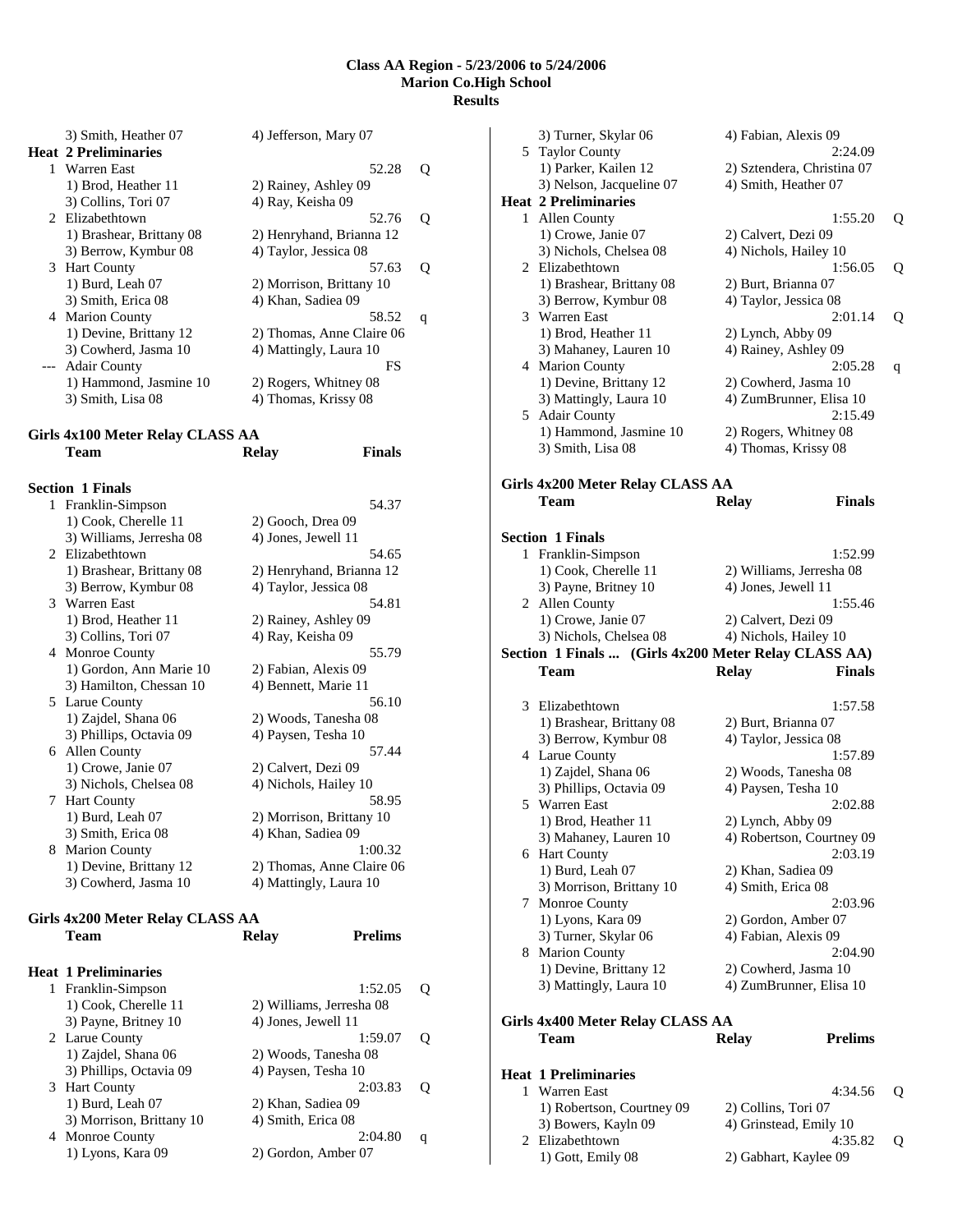|   | 3) Berrow, Kymbur 08                     | 4) Kuklinski, Madison 10<br>4:50.86    |   |
|---|------------------------------------------|----------------------------------------|---|
|   | 3 Hart County<br>1) Jewell, Mary Beth 12 |                                        | Q |
|   | 3) Overfelt, Marissa 08                  | 2) Khan, Sadiea 09<br>4) Burd, Leah 07 |   |
|   |                                          |                                        |   |
|   | 4 Marion County                          | 5:04.55                                | q |
|   | 1) Devine, Brittany 12                   | 2) Thomas, Anne Claire 06              |   |
|   | 3) Mattingly, Laura 10                   | 4) ZumBrunner, Elisa 10                |   |
|   | 5 Taylor County                          | 5:32.62                                |   |
|   | 1) Parker, Kailen 12                     | 2) Jefferson, Mary 07                  |   |
|   | 3) Brockman, Delaina 12                  | 4) Johnson, Victoria 09                |   |
|   | <b>Heat 2 Preliminaries</b>              |                                        |   |
|   | 1 Larue County                           | 4:25.36                                | Q |
|   | 1) Curry, Olivia 09                      | 2) Roso, Ashtian 10                    |   |
|   | 3) Whitlock, Valerie 07                  | 4) Whitlock, Lyndsay 07                |   |
|   | 2 Edmonson County                        | 4:41.39                                | Q |
|   | 1) Barbie, Candace 09                    | 2) Dennis, Courtney 10                 |   |
|   | 3) Elmore, Katie 08                      | 4) Wilson, Elizabeth 09                |   |
|   | 3 Allen County                           | 4:44.71                                | 0 |
|   | 1) Bomar, Kate 09                        | 2) Spears, Meagan 12                   |   |
|   | 3) Nichols, Chelsea 08                   | 4) Nichols, Hailey 10                  |   |
| 4 | <b>Butler County</b>                     | 4:58.00                                | q |
|   | 1) Johnson, Jordan 11                    | 2) McCoy, Elizabeth 09                 |   |
|   | 3) Curry, Hope 09                        | 4) Porter, Casey 07                    |   |
|   | 5 Adair County                           | 5:44.52                                |   |
|   | 1) Hammond, Jasmine 10                   | 2) Rogers, Whitney 08                  |   |
|   | 3) Smith, Lisa 08                        | 4) Thomas, Krissy 08                   |   |
|   |                                          |                                        |   |

# **Girls 4x400 Meter Relay CLASS AA**

| Team                    | <b>Relay</b>                                                                                                                                                                                                                             | <b>Finals</b>                                                                                                                                                                                                                                                                                                                                                                      |
|-------------------------|------------------------------------------------------------------------------------------------------------------------------------------------------------------------------------------------------------------------------------------|------------------------------------------------------------------------------------------------------------------------------------------------------------------------------------------------------------------------------------------------------------------------------------------------------------------------------------------------------------------------------------|
| <b>Section 1 Finals</b> |                                                                                                                                                                                                                                          |                                                                                                                                                                                                                                                                                                                                                                                    |
|                         |                                                                                                                                                                                                                                          | 4:24.80                                                                                                                                                                                                                                                                                                                                                                            |
| 1) Curry, Olivia 09     |                                                                                                                                                                                                                                          |                                                                                                                                                                                                                                                                                                                                                                                    |
|                         |                                                                                                                                                                                                                                          |                                                                                                                                                                                                                                                                                                                                                                                    |
| 2. Warren East          |                                                                                                                                                                                                                                          | 4:28.78                                                                                                                                                                                                                                                                                                                                                                            |
|                         |                                                                                                                                                                                                                                          |                                                                                                                                                                                                                                                                                                                                                                                    |
|                         |                                                                                                                                                                                                                                          |                                                                                                                                                                                                                                                                                                                                                                                    |
| 3 Elizabethtown         |                                                                                                                                                                                                                                          | 4:35.33                                                                                                                                                                                                                                                                                                                                                                            |
|                         |                                                                                                                                                                                                                                          |                                                                                                                                                                                                                                                                                                                                                                                    |
|                         |                                                                                                                                                                                                                                          |                                                                                                                                                                                                                                                                                                                                                                                    |
| 4 Allen County          |                                                                                                                                                                                                                                          | 4:42.15                                                                                                                                                                                                                                                                                                                                                                            |
| 1) Bomar, Kate 09       |                                                                                                                                                                                                                                          |                                                                                                                                                                                                                                                                                                                                                                                    |
| 3) Nichols, Chelsea 08  |                                                                                                                                                                                                                                          |                                                                                                                                                                                                                                                                                                                                                                                    |
| 5 Edmonson County       |                                                                                                                                                                                                                                          | 4:42.89                                                                                                                                                                                                                                                                                                                                                                            |
| 1) Barbie, Candace 09   |                                                                                                                                                                                                                                          |                                                                                                                                                                                                                                                                                                                                                                                    |
| 3) Elmore, Katie 08     |                                                                                                                                                                                                                                          |                                                                                                                                                                                                                                                                                                                                                                                    |
|                         |                                                                                                                                                                                                                                          | 4:46.00                                                                                                                                                                                                                                                                                                                                                                            |
| 1) Johnson, Jordan 11   |                                                                                                                                                                                                                                          |                                                                                                                                                                                                                                                                                                                                                                                    |
| 3) Curry, Hope 09       |                                                                                                                                                                                                                                          |                                                                                                                                                                                                                                                                                                                                                                                    |
| 7                       |                                                                                                                                                                                                                                          | 4:48.27                                                                                                                                                                                                                                                                                                                                                                            |
|                         |                                                                                                                                                                                                                                          |                                                                                                                                                                                                                                                                                                                                                                                    |
| 3) Overfelt, Marissa 08 |                                                                                                                                                                                                                                          |                                                                                                                                                                                                                                                                                                                                                                                    |
| 8 Marion County         |                                                                                                                                                                                                                                          | 5:00.29                                                                                                                                                                                                                                                                                                                                                                            |
|                         |                                                                                                                                                                                                                                          |                                                                                                                                                                                                                                                                                                                                                                                    |
| 3) Mattingly, Laura 10  | 4) ZumBrunner, Elisa 10                                                                                                                                                                                                                  |                                                                                                                                                                                                                                                                                                                                                                                    |
|                         | 1 Larue County<br>3) Whitlock, Valerie 07<br>1) Robertson, Courtney 09<br>3) Bowers, Kayln 09<br>1) Gott, Emily 08<br>3) Berrow, Kymbur 08<br>6 Butler County<br><b>Hart County</b><br>1) Jewell, Mary Beth 12<br>1) Devine, Brittany 12 | 2) Roso, Ashtian 10<br>4) Whitlock, Lyndsay 07<br>2) Collins, Tori 07<br>4) Grinstead, Emily 10<br>2) Gabhart, Kaylee 09<br>4) Kuklinski, Madison 10<br>2) Spears, Meagan 12<br>4) Nichols, Hailey 10<br>2) Dennis, Courtney 10<br>4) Wilson, Elizabeth 09<br>2) McCoy, Elizabeth 09<br>4) Porter, Casey 07<br>2) Khan, Sadiea 09<br>4) Burd, Leah 07<br>2) Thomas, Anne Claire 06 |

### **Girls 4x800 Meter Relay CLASS AA Team Relay Finals**

#### **Section 1**

| 1 Larue County       | 10:18.06             |
|----------------------|----------------------|
| 1) Zajdel, Teresa 11 | 2) Whitlow, Emily 07 |

| 3) Whitlock, Valerie 07             |    | 4) Whitlock, Lyndsay 07   |               |                       |
|-------------------------------------|----|---------------------------|---------------|-----------------------|
| 2 Warren East                       |    |                           | 10:19.26      |                       |
| 1) Grinstead, Emily 10              |    | 2) Bowers, Kayln 09       |               |                       |
| 3) Worman, Haley 07                 |    | 4) Herrington, Claire 10  |               |                       |
| 3 Edmonson County                   |    |                           | 10:52.72      |                       |
| 1) Barbie, Candace 09               |    | 2) Dennis, Courtney 10    |               |                       |
| 3) Wilson, Elizabeth 09             |    | 4) Massey, Samantha 11    |               |                       |
| 4 Elizabethtown                     |    |                           | 11:00.40      |                       |
| 1) Carter, Alex 11                  |    | 2) Gabhart, Kaylee 09     |               |                       |
| 3) Morgan, Rebecca 08               |    | 4) Gott, Emily 08         |               |                       |
| 5 Marion County                     |    |                           | 11:54.64      |                       |
| 1) Mattingly, Laura 10              |    | 2) Thomas, Anne Claire 06 |               |                       |
| 3) ZumBrunner, Elisa 10             |    | 4) O'Daniel, Hannah 08    |               |                       |
| 6 Hart County                       |    |                           | 12:06.14      |                       |
| 1) Overfelt, Marissa 08             |    | 2) Harlan, Emily 08       |               |                       |
| 3) Burd, Leah 07                    |    | 4) Strothers, Jordan 07   |               |                       |
| 7 Taylor County                     |    |                           | 12:13.27      |                       |
| 1) Young, Candace 11                |    | 2) Jefferson, Mary 07     |               |                       |
| 3) Brockman, Delaina 12             |    | 4) Nelson, Jacqueline 07  |               |                       |
| 8 Allen County                      |    |                           | 12:33.08      |                       |
| 1) Bomar, Kate 09                   |    | 2) Joint, Dakota 09       |               |                       |
| 3) Calvert, Sara 09                 |    | 4) Berthalot, Jenna 08    |               |                       |
|                                     |    |                           |               |                       |
| <b>Boys 100 Meter Dash CLASS AA</b> |    |                           |               |                       |
| <b>Name</b>                         | Yr |                           | School        | <b>Prelims</b>        |
| <b>Heat 1 Preliminaries</b>         |    |                           |               |                       |
| 1 Grant, Stefan                     | 12 | Warren East               | 11.64         | Q                     |
| 2 Tarter, Kayle                     | 11 | <b>Monroe County</b>      | 12.03         | Q                     |
| 3 Hoffman, Frank                    | 11 | <b>Hart County</b>        | 12.35         | q                     |
| 4 Porter, Chase                     |    | 12 Taylor County          | 12.55         |                       |
| 5 Padgett, Truman                   |    | 08 Larue County           | 12.56         |                       |
| 6 Woolridge, Jeffrey                |    | 09 Adair County           | 13.31         |                       |
| 7 Deker, Jacob                      |    | 10 Edmonson County        | 13.38         |                       |
| <b>Heat 2 Preliminaries</b>         |    |                           |               |                       |
| 1 Hayes, Alvin                      |    | 12 Larue County           | 11.99         | Q                     |
| 2 Thompson, Oba                     | 11 | <b>Adair County</b>       | 12.04         | Q                     |
| 3 Dewitt, Tyler                     |    | 09 Elizabethtown          | 12.28         | q                     |
| 4 Smith, Josh                       |    | 12 Monroe County          | 12.43         |                       |
| 5 Williams, Carl                    |    | 12 Taylor County          | 13.06         |                       |
| 6 Hunt, Jimmy                       | 12 | <b>Butler County</b>      | 14.28         |                       |
| <b>Heat 3 Preliminaries</b>         |    |                           |               |                       |
| 1 Hurt, Timmy                       |    | 09 Franklin-Simpson       | 12.23         | Q                     |
| 2 Battingger, Coty                  |    | 11 Edmonson County        | 12.62         | Q                     |
| 3 Roberts, Dakota                   |    | 09 Butler County          | 13.87         |                       |
| --- Bryant, Jordan                  |    | 12 Warren East            | FS            |                       |
|                                     |    |                           |               |                       |
| <b>Boys 100 Meter Dash CLASS AA</b> |    |                           |               |                       |
| <b>Name</b>                         | Yr |                           | <b>School</b> | <b>Finals</b>         |
| <b>Section 1 Finals</b>             |    |                           |               |                       |
| 1 Grant, Stefan                     |    | 12 Warren East            | 11.47         |                       |
| 2 Thompson, Oba                     | 11 | <b>Adair County</b>       | 11.75         |                       |
| 3 Hayes, Alvin                      |    | 12 Larue County           | 11.93         |                       |
| 4 Hoffman, Frank                    |    | 11 Hart County            | 11.95         |                       |
| 5 Hurt, Timmy                       |    | 09 Franklin-Simpson       | 12.13         |                       |
| 6 Dewitt, Tyler                     |    | 09 Elizabethtown          | 12.46         |                       |
| 7 Battingger, Coty                  |    | 11 Edmonson County        | 12.85         |                       |
| --- Tarter, Kayle                   |    | 11 Monroe County          | FS            |                       |
|                                     |    |                           |               |                       |
| <b>Boys 200 Meter Dash CLASS AA</b> |    |                           |               |                       |
| <b>Name</b>                         | Yr |                           |               | <b>School Prelims</b> |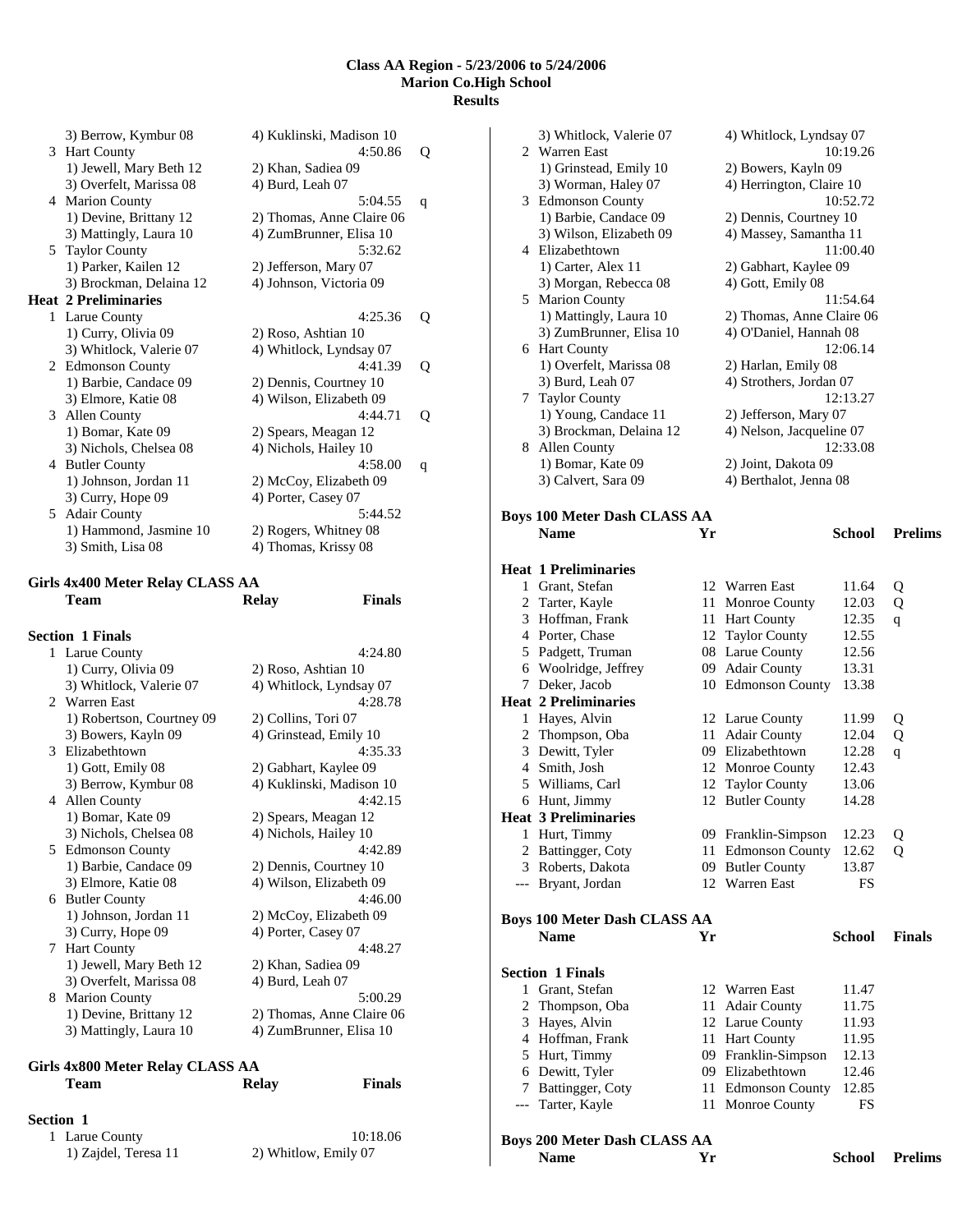## **Heat 1 Preliminaries**  1 Grant, Stefan 12 Warren East 24.13 Q Hoffman, Frank 11 Hart County 25.16 Q Dewitt, Tyler 09 Elizabethtown 25.16 q Battingger, Coty 11 Edmonson County 27.08 Benningfield, Justin 07 Taylor County 27.28 Woolridge, Ethan 10 Adair County 28.21 Hunt, Jimmy 12 Butler County 29.28 **Heat 2 Preliminaries**  Hayes, Alvin 12 Larue County 24.66 Q Martin, Matt 10 Franklin-Simpson 25.06 Q Barbour, Dustin 10 Edmonson County 26.01 q Vaughn, Cedric 08 Hart County 26.08 5 Porter, Chase 12 Taylor County 27.01 Smith, Aaron 08 Adair County 28.33 **Heat 3 Preliminaries**  1 Thurman, Naquan 11 Larue County 24.38 Q Bryant, Jordan 12 Warren East 24.93 Q Bullington, Tony 12 Allen County 26.20 Wilson, Xavier 09 Elizabethtown 26.35 Roberts, Dakota 09 Butler County 28.57 **Boys 200 Meter Dash CLASS AA Name Yr School Finals Section 1 Finals**  Grant, Stefan 12 Warren East 23.74 2 Thurman, Naquan 11 Larue County 24.24 Bryant, Jordan 12 Warren East 24.26 4 Hoffman, Frank 11 Hart County 24.82 Martin, Matt 10 Franklin-Simpson 25.10 Dewitt, Tyler 09 Elizabethtown 25.19 Hayes, Alvin 12 Larue County 25.36 Barbour, Dustin 10 Edmonson County 26.41 **Boys 400 Meter Dash CLASS AA Name Yr School Prelims Heat 1 Preliminaries**  Jaggers, Thomas 11 Edmonson County 54.11 Q 2 Pottinger, Quint 11 Larue County 55.76 Q Clark, Andrew 11 Taylor County 58.14 4 Duncan, Christian 1:01.68<br>5 Richard, Josh 12 Adair County 1:06.61 12 Adair County 1:06.61 **Heat 2 Preliminaries**  Hayes, Alvin 12 Larue County 54.23 Q Barbour, Dustin 10 Edmonson County 54.85 Q Thomas, Chris 09 Taylor County 56.72 q Hays, Jack 11 Monroe County 58.15 Roberts, Chris 12 Butler County 59.18 Bloink, Andrew 12 Allen County 1:00.24 Williams, Kimon 09 Franklin-Simpson 1:05.76 **Heat 3 Preliminaries**

| 1 Martin, Matt       | 10 Franklin-Simpson | 55.68   | O |
|----------------------|---------------------|---------|---|
| 2 Maurath, Derek     | 09 Adair County     | 56.09   | O |
| 3 Sublett, Terrell   | 11 Elizabethtown    | 57.08   | a |
| 4 Snodgrass, Kenneth | 12 Butler County    | 57.14   |   |
| 5 Gabbard, Josh      | 09 Warren East      | 59.15   |   |
| 6 Hazelwood, Elliott | 10 Marion County    | 1:00.55 |   |
| 7 Cordova, Ken       | 10 Hart County      | 1:00.90 |   |
| 8 Arterburn, Patrick | 11 Allen County     | 1:01.11 |   |
|                      |                     |         |   |

|                  | <b>Boys 400 Meter Dash CLASS AA</b> |    |                             |         |               |
|------------------|-------------------------------------|----|-----------------------------|---------|---------------|
|                  | <b>Name</b>                         | Yr |                             | School  | <b>Finals</b> |
|                  |                                     |    |                             |         |               |
|                  | <b>Section 1 Finals</b>             |    |                             |         |               |
| 1                | Jaggers, Thomas                     |    | 11 Edmonson County          | 54.17   |               |
|                  | 2 Martin, Matt                      |    | 10 Franklin-Simpson         | 54.22   |               |
|                  | 3 Barbour, Dustin                   |    | 10 Edmonson County          | 54.40   |               |
|                  | 4 Hayes, Alvin                      |    | 12 Larue County             | 55.05   |               |
|                  | 5 Maurath, Derek                    |    | 09 Adair County             | 56.07   |               |
|                  | 6 Sublett, Terrell                  |    | 11 Elizabethtown            | 56.23   |               |
|                  | 7 Pottinger, Quint                  |    | 11 Larue County             | 56.52   |               |
|                  | 8 Thomas, Chris                     |    | 09 Taylor County            | 58.12   |               |
|                  |                                     |    |                             |         |               |
|                  | <b>Boys 800 Meter Run CLASS AA</b>  |    |                             |         |               |
|                  | <b>Name</b>                         | Yr |                             | School  | <b>Finals</b> |
| <b>Section 1</b> |                                     |    |                             |         |               |
|                  | 1 Ross, Nathan                      |    | 11 Butler County            | 2:10.52 |               |
|                  | 2 Humphress, Matt                   |    | 09 Taylor County            | 2:10.54 |               |
|                  | 3 Blankenship, Jarrett              |    | 10 Warren East              | 2:10.57 |               |
|                  |                                     |    | 12 Edmonson County 2:13.83  |         |               |
|                  | 4 McGuffey, Drew                    |    |                             |         |               |
|                  | 5 Crafton, Rowland                  |    | 11 Franklin-Simpson 2:17.38 |         |               |
|                  | 6 Marlow, Casey                     |    | 10 Taylor County            | 2:18.75 |               |
|                  | 7 Berry, Taylor                     |    | 10 Allen County             | 2:22.72 |               |
|                  | 8 Billhartz, Jacob                  |    | 09 Warren East              | 2:22.74 |               |
|                  | 9 Beasley, Jonathan                 |    | 12 Elizabethtown            | 2:27.71 |               |
|                  | 10 Leake, Kevin                     |    | 09 Marion County            | 2:28.52 |               |
|                  | 11 Gillenwater, Kyle                |    | 10 Allen County             | 2:29.69 |               |
|                  | 12 Ruth, Tim                        |    | 12 Larue County             | 2:29.89 |               |
|                  | 13 Fuller, Alex                     |    | 12 Butler County            | 2:31.21 |               |
|                  | 14 Beasley, Daniel                  |    | 11 Elizabethtown            | 2:32.79 |               |
|                  | 15 Cordova, Ken                     |    | 10 Hart County              | 2:35.25 |               |
|                  | 16 Todd, Zack                       |    | 10 Adair County             | 2:35.94 |               |
|                  | 17 Peden, Drew                      |    | 10 Monroe County            | 2:36.12 |               |
|                  | 18 Jones, Jacob                     |    | 09 Larue County             | 2:37.92 |               |
|                  | 19 Coates, Robert                   |    | 11 Franklin-Simpson 2:39.24 |         |               |
|                  | 20 Scaggs, Rufus                    |    | 08 Hart County              | 2:53.49 |               |
|                  |                                     |    |                             |         |               |
|                  | <b>Boys 1600 Meter Run CLASS AA</b> |    |                             |         |               |
|                  | <b>Name</b>                         | Yr |                             | School  | <b>Finals</b> |
| Section 1        |                                     |    |                             |         |               |
| 1                | Shuffett, Zach                      |    | 11 Warren East              | 4:40.82 |               |
| 2                | Harkness, Seth                      |    | 12 Warren East              | 4:46.33 |               |
| 3                | McGuffey, Drew                      |    | 12 Edmonson County 4:54.24  |         |               |
|                  | 4 Clark, Xavier                     |    | 12 Butler County            | 4:56.16 |               |
|                  |                                     |    |                             |         |               |
|                  | 5 Smothers, Roger                   |    | 12 Marion County            | 5:05.73 |               |
|                  | 6 Gribbins, Shelby                  |    | 12 Taylor County            | 5:08.62 |               |
| 7                | Lindsey, Morgan                     |    | 10 Edmonson County 5:10.59  |         |               |
|                  | 8 Colvin, Wes                       | 09 | <b>Taylor County</b>        | 5:11.63 |               |
|                  | 9 Gillenwater, Kyle                 |    | 10 Allen County             | 5:20.50 |               |
| 10               | Douglas, Nathan                     |    | 07 Elizabethtown            | 5:27.51 |               |
| 11               | Clifford, Seth                      |    | 09 Larue County             | 5:34.23 |               |
| 12               | Kelly, Tyler                        |    | 08 Franklin-Simpson 5:36.59 |         |               |
| 13               | Roddy, Isaac                        |    | 09 Monroe County            | 5:37.38 |               |
|                  | 14 Bloink, Andrew                   |    | 12 Allen County             | 5:39.25 |               |
|                  | 15 Jones, Jacob                     |    | 09 Larue County             | 5:44.35 |               |
|                  | 16 Eaton, Roman                     |    | 12 Franklin-Simpson 5:48.12 |         |               |
|                  | 17 Smith, Eric                      |    | 08 Hart County              | 6:01.22 |               |
| 18               | Leake, Kevin                        |    | 09 Marion County            | 6:21.38 |               |
| 19               | Scaggs, Rufus                       |    | 08 Hart County              | 6:28.71 |               |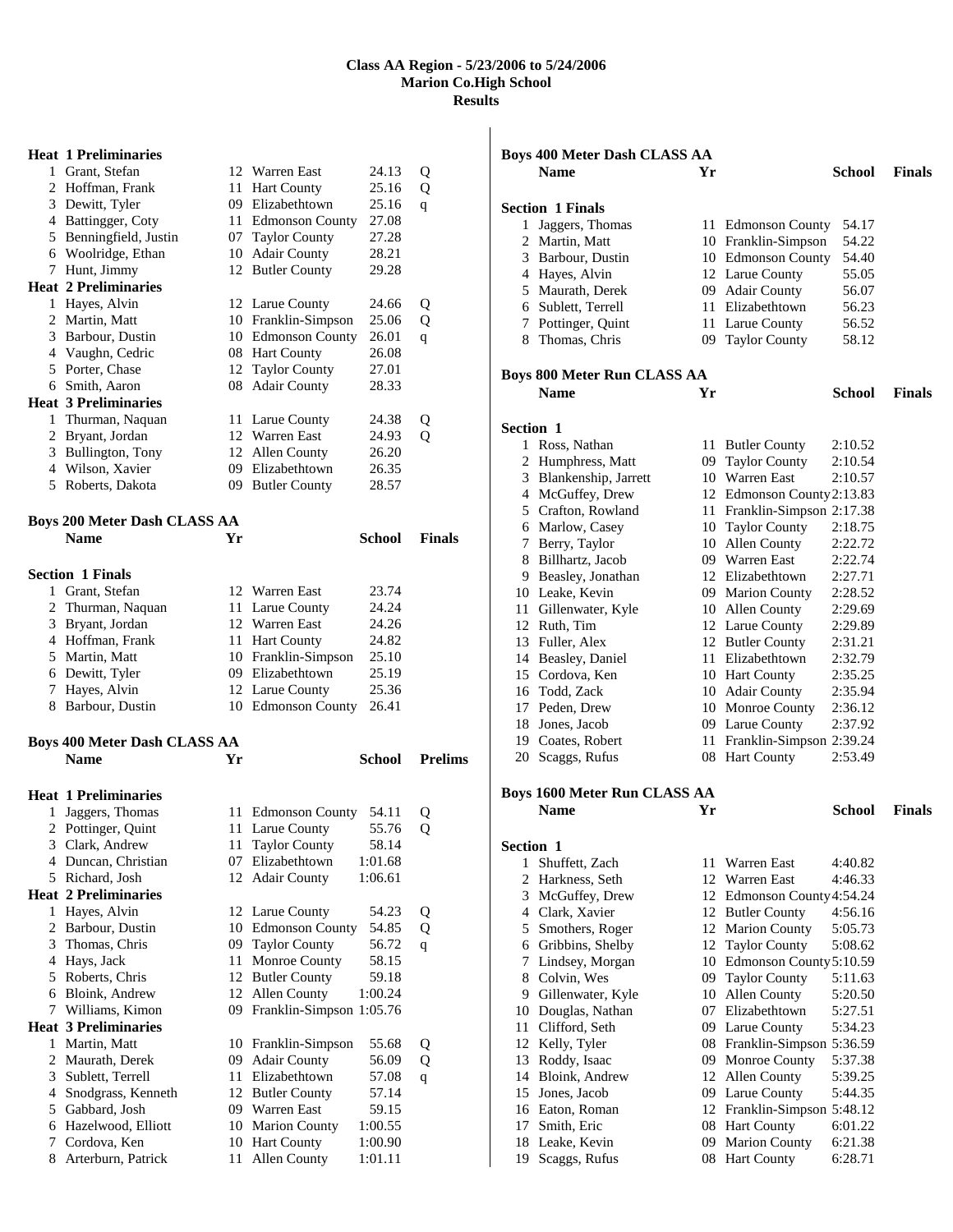|           | --- Todd, Charlie                      |      | 12 Elizabethtown                     | DQ                   |                |
|-----------|----------------------------------------|------|--------------------------------------|----------------------|----------------|
|           | <b>Boys 3200 Meter Run CLASS AA</b>    |      |                                      |                      |                |
|           | <b>Name</b>                            | Yr   |                                      | School               | <b>Finals</b>  |
|           |                                        |      |                                      |                      |                |
| Section 1 |                                        |      |                                      |                      |                |
|           | 1 Harkness, Seth                       |      | 12 Warren East                       | 10:22.09             |                |
|           | 2 Shuffett, Zach                       | 11   | Warren East                          | 10:25.14             |                |
|           | 3 Hays, Jack                           |      | 11 Monroe County 11:20.78            |                      |                |
|           | 4 Lindsey, Morgan                      |      | 10 Edmonson County11:24.51           | 11:27.20             |                |
|           | 5 Roy, Stuart                          |      | 11 Taylor County                     |                      |                |
|           | 6 Green, Jordan<br>7 Todd, Charlie     |      | 09 Butler County<br>12 Elizabethtown | 11:30.90             |                |
|           | 8 Todd, Joseph                         |      | 11 Elizabethtown                     | 11:55.24<br>11:56.45 |                |
|           | 9 Kelly, Tyler                         |      | 08 Franklin-Simpson11:58.16          |                      |                |
|           | 10 Goble, Greg                         |      | 10 Edmonson County12:13.33           |                      |                |
|           | 11 Morrell, Justin                     | 11-  | Allen County                         | 12:25.74             |                |
|           | 12 Eaton, Roman                        |      | 12 Franklin-Simpson12:27.86          |                      |                |
|           |                                        |      |                                      |                      |                |
|           | <b>Boys 110 Meter Hurdles CLASS AA</b> |      |                                      |                      |                |
|           | <b>Name</b>                            | Yr   |                                      | <b>School</b>        | <b>Prelims</b> |
|           |                                        |      |                                      |                      |                |
|           | <b>Heat 1 Preliminaries</b>            |      |                                      |                      |                |
|           | 1 Phillips, Stephen                    |      | 12 Adair County                      | 16.30                | Q              |
|           | 2 Nguyen, Huu                          |      | 11 Elizabethtown                     | 20.36                | Q              |
|           | 3 Brown, Joey                          |      | 08 Larue County                      | 21.33                | Q              |
|           | 4 Tyree, Josh                          |      | 12 Butler County                     | 22.78                |                |
|           | --- Sztendera, Constantine             |      | 10 Taylor County                     | DQ                   |                |
|           | <b>Heat 2 Preliminaries</b>            |      |                                      |                      |                |
|           | 1 Simpson, Drew                        |      | 11 Larue County                      | 18.56                | Q              |
|           | 2 Vernon, Craig                        |      | 11 Taylor County                     | 19.06                | Q              |
|           | 3 Willis, Andrew                       |      | 09 Adair County                      | 20.18                | Q              |
|           | 4 Pape, Stephen                        |      | 10 Butler County                     | 20.20                | q              |
|           | 5 Criag, Dennis                        |      | 10 Edmonson County                   | 21.91                | q              |
|           | <b>Boys 110 Meter Hurdles CLASS AA</b> |      |                                      |                      |                |
|           | <b>Name</b>                            | Yr   |                                      | School               | <b>Finals</b>  |
|           | <b>Section 1 Finals</b>                |      |                                      |                      |                |
|           | 1 Phillips, Stephen                    |      |                                      |                      |                |
|           |                                        |      | 12 Adair County<br>11 Larue County   | 15.76<br>17.13       |                |
| 3         | 2 Simpson, Drew<br>Vernon, Craig       | 11   | <b>Taylor County</b>                 | 18.73                |                |
|           | 4 Willis, Andrew                       | 09   | <b>Adair County</b>                  | 19.47                |                |
|           | 5 Pape, Stephen                        | 10   | <b>Butler County</b>                 | 19.67                |                |
|           | 6 Nguyen, Huu                          | 11   | Elizabethtown                        | 19.90                |                |
| 7         | Brown, Joey                            |      | 08 Larue County                      | 20.41                |                |
| 8         | Criag, Dennis                          |      | 10 Edmonson County                   | 22.66                |                |
|           |                                        |      |                                      |                      |                |
|           | <b>Boys 300 Meter Hurdles CLASS AA</b> |      |                                      |                      |                |
|           | <b>Name</b>                            | Yr   |                                      | <b>School</b>        | <b>Prelims</b> |
|           | <b>Heat 1 Preliminaries</b>            |      |                                      |                      |                |
|           | 1 Payne, Jerreece                      |      | 10 Franklin-Simpson                  | 45.95                | Q              |
|           | 2 Vernon, Craig                        | 11   | <b>Taylor County</b>                 | 47.73                | Q              |
|           | 3 Kinslow, Jacob                       | 09   | Larue County                         | 48.86                | Q              |
|           | 4 Nguyen, Huu                          | 11   | Elizabethtown                        | 50.57                |                |
|           | 5 Pape, Stephen                        |      | 10 Butler County                     | 54.81                |                |
| 6         | Miller, Walter                         | 11   | <b>Edmonson County</b>               | 57.90                |                |
|           | <b>Heat 2 Preliminaries</b>            |      |                                      |                      |                |
| 1         | Phillips, Stephen                      | 12   | <b>Adair County</b>                  | 44.82                | Q              |
| 2         | Simpson, Drew                          | 11 - | Larue County                         | 44.87                | Q              |
| 3         | Tyree, Josh                            | 12   | <b>Butler County</b>                 | 48.76                | Q              |

|                | 4 Hoffman, John<br>5 Criag, Dennis<br>6 Ford, Andrew<br>7 Osbourne, William |    | 10 Hart County<br>10 Edmonson County<br>09 Taylor County<br>11 Elizabethtown | 49.16<br>49.63<br>50.52<br>52.50 | q<br>q        |
|----------------|-----------------------------------------------------------------------------|----|------------------------------------------------------------------------------|----------------------------------|---------------|
|                | <b>Boys 300 Meter Hurdles CLASS AA</b><br><b>Name</b>                       | Yr |                                                                              | School                           | <b>Finals</b> |
|                | <b>Section 1 Finals</b>                                                     |    |                                                                              |                                  |               |
| 1              | Simpson, Drew                                                               |    | 11 Larue County                                                              | 46.39                            |               |
| $\overline{2}$ | Vernon, Craig                                                               |    | 11 Taylor County                                                             | 46.49                            |               |
| 3              | Kinslow, Jacob                                                              |    | 09 Larue County                                                              | 46.57                            |               |
|                | 4 Tyree, Josh                                                               |    | 12 Butler County                                                             | 47.69                            |               |
|                | 5 Hoffman, John                                                             |    | 10 Hart County                                                               | 48.83                            |               |
|                | 6 Criag, Dennis                                                             |    | 10 Edmonson County                                                           | 49.49                            |               |
|                | --- Payne, Jerreece                                                         |    | 10 Franklin-Simpson                                                          | FS                               |               |
|                | --- Phillips, Stephen                                                       |    | 12 Adair County                                                              | DQ                               |               |
|                | <b>Boys 4x100 Meter Relay CLASS AA</b>                                      |    |                                                                              |                                  |               |
|                | Team                                                                        |    | <b>Relay</b>                                                                 | <b>Prelims</b>                   |               |
|                | <b>Heat 1 Preliminaries</b>                                                 |    |                                                                              |                                  |               |
|                | 1 Hart County<br>1) Rosa, Richard 12                                        |    |                                                                              | 45.59                            | Q             |
|                | 3) Walters, Nick 09                                                         |    | 2) Vaughn, Cedric 08<br>4) Hoffman, Frank 11                                 |                                  |               |
|                | 2 Monroe County                                                             |    |                                                                              | 45.84                            | Q             |
|                | 1) Hamilton, Sheldon 09                                                     |    | 2) Maxey, Caleb 09                                                           |                                  |               |
|                | 3) Smith, Josh 12                                                           |    | 4) Tarter, Kayle 11                                                          |                                  |               |
|                | 3 Edmonson County                                                           |    |                                                                              | 48.07                            | Q             |
|                | 1) Rich, Ryan 11                                                            |    | 2) Battingger, Coty 11                                                       |                                  |               |
|                | 3) Miller, Walter 11                                                        |    | 4) Deker, Jacob 10                                                           |                                  |               |
|                | 4 Allen County                                                              |    |                                                                              | 51.49                            | q             |
|                | 1) Arterburn, Patrick 11                                                    |    | 2) Berry, Taylor 10                                                          |                                  |               |
|                | 3) Bullington, Tony 12                                                      |    | 4) Willer, Roman 09                                                          |                                  |               |
|                | --- Larue County                                                            |    |                                                                              | FS                               |               |
|                | 1) Edwards, Zach 09                                                         |    | 2) Barnhill, Bryant 11                                                       |                                  |               |
|                | 3) Wilson, Johnny 11                                                        |    | 4) Chirunga, Tobi 09                                                         |                                  |               |
|                | <b>Heat 2 Preliminaries</b>                                                 |    |                                                                              |                                  |               |
|                | 1 Warren East                                                               |    |                                                                              | 45.68                            | Q             |
|                | 1) Grant, Stefan 12                                                         |    | 2) Gabbard, Josh 09                                                          |                                  |               |
|                | 3) Ray, Demetric 10                                                         |    | 4) Bryant, Jordan 12                                                         |                                  |               |
| 2              | <b>Taylor County</b>                                                        |    |                                                                              | 48.30                            | Q             |
|                | 1) Williams, Carl 12<br>3) Benningfield, Justin 07                          |    | 2) Thomas, Chris 09<br>4) Porter, Chase 12                                   |                                  |               |
|                | 3 Adair County                                                              |    |                                                                              | 50.95                            | Q             |
|                | 1) Woolridge, Jeffrey 09                                                    |    | 2) Smith, Aaron 08                                                           |                                  |               |
|                | 3) Woolridge, Ethan 10                                                      |    | 4) Thompson, Oba 11                                                          |                                  |               |
|                | <b>Boys 4x100 Meter Relay CLASS AA</b>                                      |    |                                                                              |                                  |               |
|                | Team                                                                        |    | <b>Relay</b>                                                                 | <b>Finals</b>                    |               |
|                | <b>Section 1 Finals</b>                                                     |    |                                                                              |                                  |               |
|                | 1 Monroe County                                                             |    |                                                                              | 46.90                            |               |
|                | 1) Hamilton, Sheldon 09                                                     |    | 2) Maxey, Caleb 09                                                           |                                  |               |
|                | 3) Smith, Josh 12                                                           |    | 4) Tarter, Kayle 11                                                          |                                  |               |
|                | 2 Warren East                                                               |    |                                                                              | 47.27                            |               |
|                | 1) Grant, Stefan 12                                                         |    | 2) Gabbard, Josh 09                                                          |                                  |               |
|                | 3) Ray, Demetric 10                                                         |    | 4) Bryant, Jordan 12                                                         |                                  |               |
|                | 3 Hart County                                                               |    |                                                                              | 47.32                            |               |
|                | 1) Rosa, Richard 12                                                         |    | 2) Vaughn, Cedric 08                                                         |                                  |               |
|                | 3) Walters, Nick 09                                                         |    | 4) Hoffman, Frank 11                                                         |                                  |               |
|                | 4 Edmonson County                                                           |    |                                                                              | 50.33                            |               |
|                |                                                                             |    |                                                                              |                                  |               |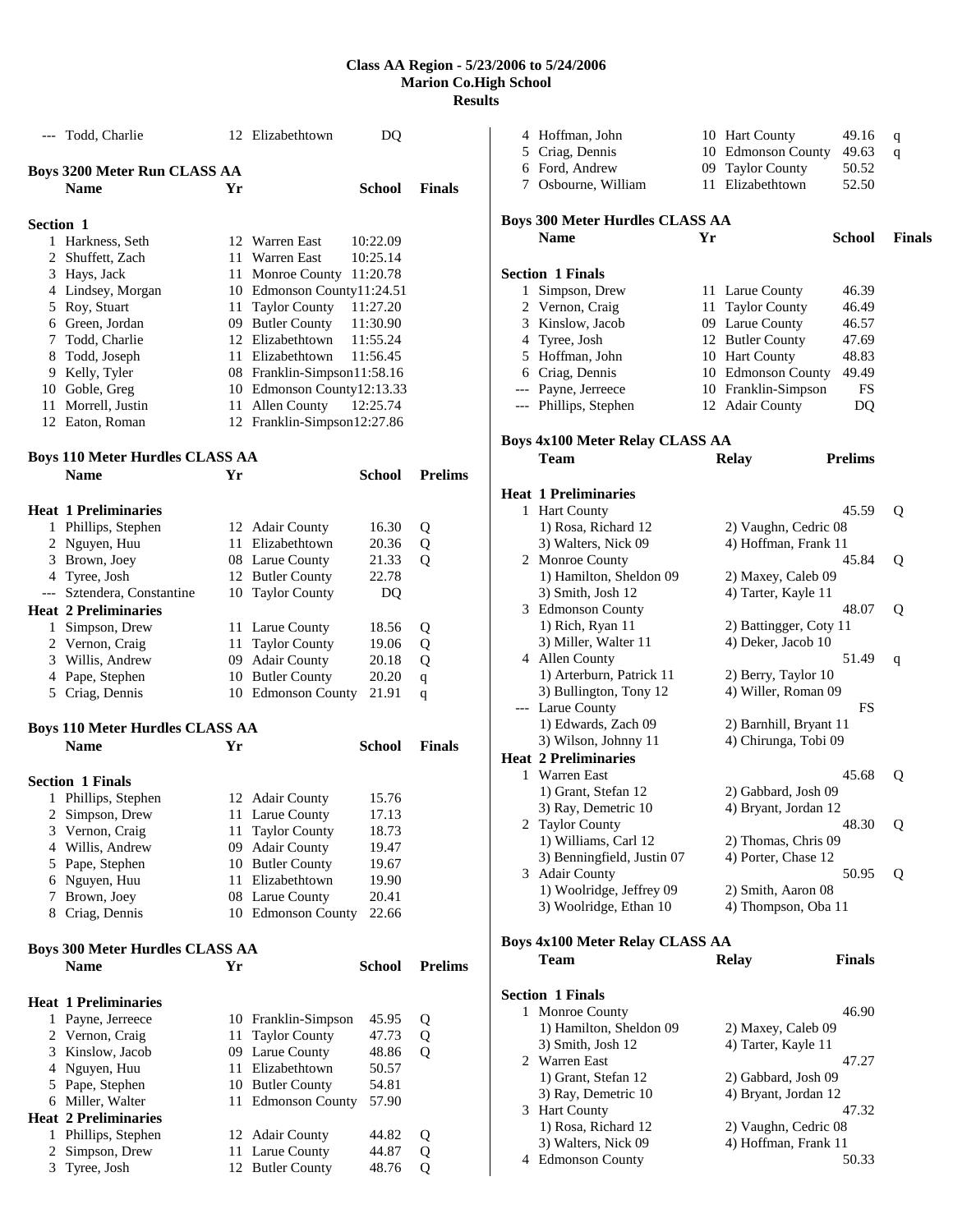|        | 1) Hazelwood, Elliott 10<br>3) Litsey, David 08                                            | 2) Edwards, Kevin 09<br>4) Porter, William 09    |                                                               |              |
|--------|--------------------------------------------------------------------------------------------|--------------------------------------------------|---------------------------------------------------------------|--------------|
|        | 3) Bullington, Tony 12<br>6 Marion County                                                  | 4) Holder, Jordan 10                             | 1:47.09                                                       |              |
|        | 1) Arterburn, Patrick 11                                                                   | 2) Berry, Taylor 10                              |                                                               |              |
|        | 3) Battingger, Coty 11<br>5 Allen County                                                   | 4) Miller, Walter 11                             | 1:43.69                                                       | q            |
|        | 4 Edmonson County<br>1) Webb, Josh 10                                                      | 2) Rich, Ryan 11                                 | 1:43.39                                                       | <sup>q</sup> |
| 3      | Warren East<br>1) Benson, Chris 12<br>3) Ray, Demetric 10                                  |                                                  | 1:39.62<br>2) Hudson, Jamarques 09<br>4) Shannon, Rodreece 09 | Q            |
|        | 2 Franklin-Simpson<br>1) Crafton, Rowland 11<br>3) Hurt, Timmy 09                          | 2) Payne, Jerreece 10<br>4) Martin, Matt 10      | 1:39.21                                                       | Q            |
| 1      | Larue County<br>1) Pottinger, Quint 11<br>3) Kinslow, Jacob 09                             | 2) Thurman, Naquan 11<br>4) Warnshuis, Steven 12 | 1:37.81                                                       | Q            |
|        | <b>Heat 2 Preliminaries</b>                                                                |                                                  |                                                               |              |
| 5      | <b>Adair County</b><br>1) Scott, Clint 12<br>3) Woolridge, Ethan 10                        | 2) Smith, Aaron 08<br>4) Richard, Josh 12        | 1:50.20                                                       |              |
| 4      | <b>Taylor County</b><br>1) Vernon, Craig 11<br>3) Clark, Andrew 11                         | 2) Kearney, Jordan 12<br>4) Porter, Chase 12     | 1:46.24                                                       |              |
| 3      | Monroe County<br>1) Keating, Tyler 12<br>3) Whitlow, DJ 10                                 | 2) Lyon, Garrett 09<br>4) Graves, Seth 11        | 1:42.31                                                       | Q            |
|        | 2 Elizabethtown<br>1) Deeneen, Trevor 09<br>3) Sublett, Terrell 11                         | 2) Wilson, Xavier 09<br>4) LaPrade, Bennie 11    | 1:42.14                                                       | Q            |
| 1      | <b>Hart County</b><br>1) Rosa, Richard 12<br>3) Walters, Nick 09                           | 2) Vaughn, Cedric 08<br>4) Hoffman, Frank 11     | 1:38.19                                                       | Q            |
|        | <b>Heat 1 Preliminaries</b>                                                                |                                                  |                                                               |              |
|        | <b>Boys 4x200 Meter Relay CLASS AA</b><br><b>Team</b>                                      | <b>Relay</b>                                     | <b>Prelims</b>                                                |              |
|        | 1) Williams, Carl 12<br>3) Benningfield, Justin 07                                         | 2) Thomas, Chris 09<br>4) Roy, Stuart 11         |                                                               |              |
| 6<br>7 | Allen County<br>1) Arterburn, Patrick 11<br>3) Bullington, Tony 12<br><b>Taylor County</b> | 2) Berry, Taylor 10<br>4) Willer, Roman 09       | 51.08<br>53.80                                                |              |
|        | 1) Woolridge, Jeffrey 09<br>3) Woolridge, Ethan 10                                         | 2) Smith, Aaron 08<br>4) Thompson, Oba 11        |                                                               |              |
|        | 3) Miller, Walter 11<br>5 Adair County                                                     | 4) Deker, Jacob 10                               | 50.80                                                         |              |

| 1 Larue County         | 1:36.83                 |
|------------------------|-------------------------|
| 1) Pottinger, Quint 11 | 2) Thurman, Naquan 11   |
| 3) Kinslow, Jacob 09   | 4) Warnshuis, Steven 12 |
| 2 Hart County          | 1:37.66                 |
| 1) Rosa, Richard 12    | 2) Vaughn, Cedric 08    |
| 3) Walters, Nick 09    | 4) Hoffman, Frank 11    |
| 3 Warren East          | 1.3954                  |

|   | 1) Benson, Chris 12                              | 2) Hudson, Jamarques 09                        |   |
|---|--------------------------------------------------|------------------------------------------------|---|
|   | 3) Ray, Demetric 10                              | 4) Shannon, Rodreece 09                        |   |
|   | 4 Franklin-Simpson                               | 1:40.06                                        |   |
|   | 1) Crafton, Rowland 11                           | 2) Payne, Jerreece 10                          |   |
|   | 3) Hurt, Timmy 09<br>5 Elizabethtown             | 4) Martin, Matt 10<br>1:42.27                  |   |
|   | 1) Deeneen, Trevor 09                            | 2) Wilson, Xavier 09                           |   |
|   | 3) Sublett, Terrell 11                           | 4) LaPrade, Bennie 11                          |   |
|   | 6 Allen County                                   | 1:43.64                                        |   |
|   | 1) Arterburn, Patrick 11                         | 2) Berry, Taylor 10                            |   |
|   | 3) Bullington, Tony 12                           | 4) Holder, Jordan 10                           |   |
| 7 | <b>Edmonson County</b>                           | 1:43.82                                        |   |
|   | 1) Webb, Josh 10                                 | 2) Rich, Ryan 11                               |   |
|   | 3) Battingger, Coty 11                           | 4) Miller, Walter 11                           |   |
|   | <b>Boys 4x400 Meter Relay CLASS AA</b>           |                                                |   |
|   | Team                                             | <b>Prelims</b><br><b>Relay</b>                 |   |
|   |                                                  |                                                |   |
|   | <b>Heat 1 Preliminaries</b>                      |                                                |   |
| 1 | <b>Edmonson County</b>                           | 3:43.44                                        | Q |
|   | 1) Barbour, Dustin 10                            | 2) Durbin, Ethan 11                            |   |
|   | 3) Jaggers, Thomas 11                            | 4) McGuffey, Drew 12                           |   |
|   | 2 Larue County<br>1) Hayes, Alvin 12             | 3:52.91<br>2) Pottinger, Quint 11              | Q |
|   | 3) Warnshuis, Steven 12                          | 4) Padgett, Truman 08                          |   |
|   | 3 Warren East                                    | 4:01.71                                        | Q |
|   | 1) Blankenship, Jarrett 10                       | 2) Grant, Stefan 12                            |   |
|   | 3) Bryant, Jordan 12                             | 4) Ray, Demetric 10                            |   |
| 4 | Elizabethtown                                    | 4:07.85                                        | q |
|   | 1) Sublett, Terrell 11                           | 2) Deeneen, Trevor 09                          |   |
|   | 3) Duncan, Christian 07                          | 4) Beasley, Jonathan 12                        |   |
| 5 | <b>Allen County</b><br>1) Arterburn, Patrick 11  | 4:10.88<br>2) Bloink, Andrew 12                | q |
|   | 3) Gillenwater, Kyle 10                          | 4) Morrell, Justin 11                          |   |
|   | <b>Heat 2 Preliminaries</b>                      |                                                |   |
| 1 | <b>Butler County</b>                             | 3:46.89                                        | Q |
|   | 1) Snodgrass, Kenneth 12                         | 2) Clark, Xavier 12                            |   |
|   | 3) Roberts, Chris 12                             | 4) Ross, Nathan 11                             |   |
|   | 2 Franklin-Simpson                               | 3:54.94                                        | Q |
|   | 1) Crafton, Rowland 11<br>3) Martin, Matt 10     | 2) Payne, Jerreece 10<br>4) Williams, Kimon 09 |   |
| 3 | <b>Taylor County</b>                             | 3:58.53                                        | Q |
|   | 1) Humphress, Matt 09                            | 2) Thomas, Chris 09                            |   |
|   | 3) Vernon, Craig 11                              | 4) Clark, Andrew 11                            |   |
|   | 4 Adair County                                   | 4:12.53                                        |   |
|   | 1) Phillips, Stephen 12                          | 2) Maurath, Derek 09                           |   |
|   | 3) Richard, Josh 12<br>5 Marion County           | 4) Willis, Andrew 09<br>4:17.92                |   |
|   | 1) Smothers, Roger 12                            | 2) Edwards, Kevin 09                           |   |
|   | 3) Hazelwood, Elliott 10                         | 4) Leake, Kevin 09                             |   |
|   |                                                  |                                                |   |
|   | Boys 4x400 Meter Relay CLASS AA                  |                                                |   |
|   | <b>Team</b>                                      | <b>Finals</b><br><b>Relay</b>                  |   |
|   |                                                  |                                                |   |
|   | <b>Section 1 Finals</b>                          |                                                |   |
| 1 | <b>Butler County</b><br>1) Snodgrass, Kenneth 12 | 3:40.78<br>2) Clark, Xavier 12                 |   |
|   | 3) Roberts, Chris 12                             | 4) Ross, Nathan 11                             |   |
|   | 2 Larue County                                   | 3:43.50                                        |   |
|   | 1) Chirunga, Tobi 09                             | 2) Pottinger, Quint 11                         |   |
|   | 3) Warnshuis, Steven 12                          | 4) Padgett, Truman 08                          |   |
| 3 | <b>Edmonson County</b>                           | 3:44.33                                        |   |